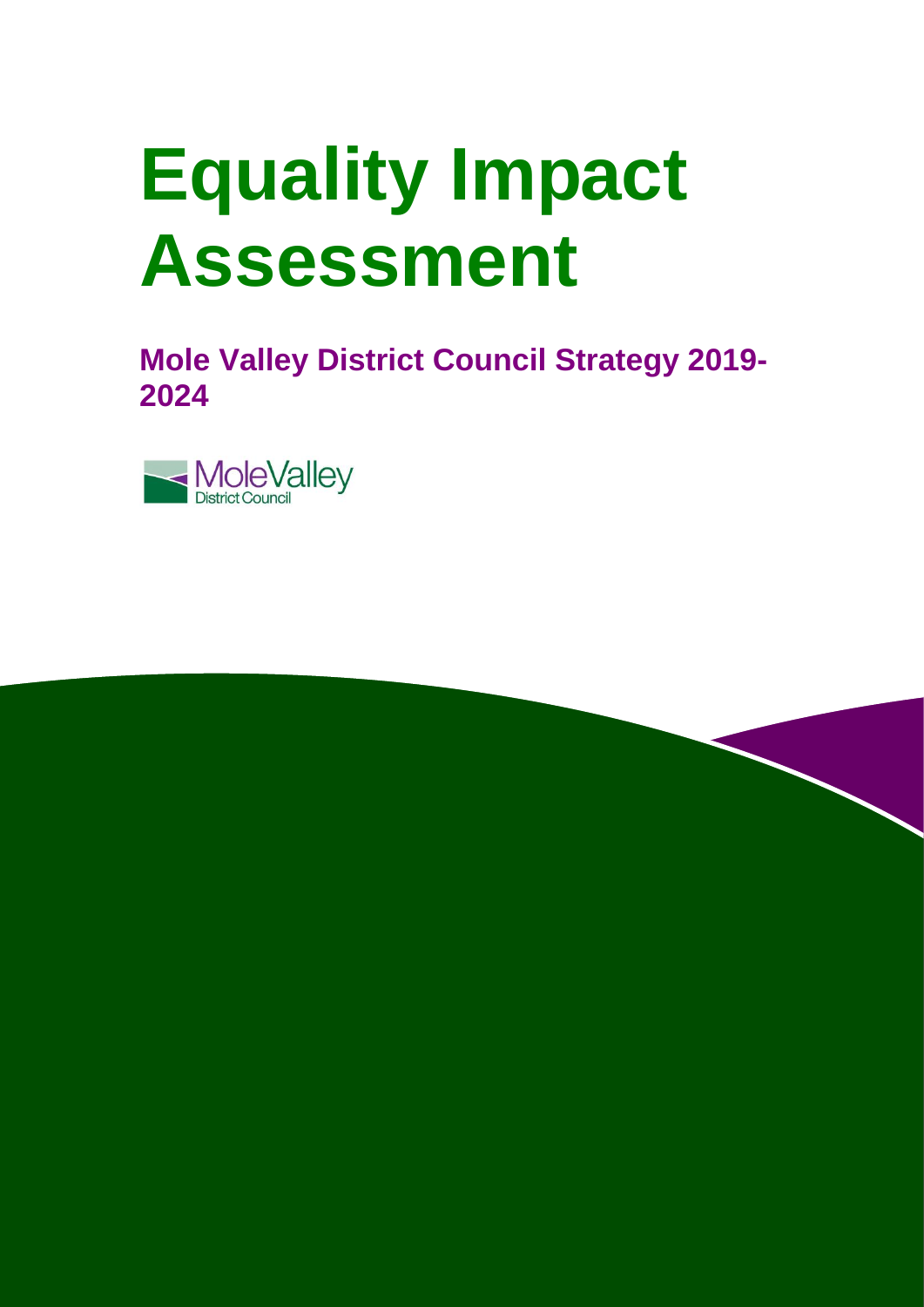# **Description of the function or policy, including:**

- **The aims and scope**
- **The main beneficiaries or users**
- **The main equality issues and barriers, and the protected characteristics**<sup>1</sup>**they relate to (not all assessments will encounter issues relating to every protected characteristic)**

 The Mole Valley District Council Strategy 2019-2024 sets the policy framework for the Council's priorities and key areas of focus for a five-year period. The Mole Valley District Council Strategy 2019-2024 has been developed alongside the Council budget which is also subject to an Equality Impact Assessment.

 The Mole Valley District Council Strategy 2019-2024 is the Council's key overarching strategic planning document and as such contains top level priorities. Once work gets underway to progress work areas that deliver against these priorities, additional Equality Impact Assessments will be completed where relevant.

The three priorities are set out below:

- Community Wellbeing Active communities and support for those who need it
- Environment A highly attractive area with housing than meets local need
- Prosperity A vibrant local economy with thriving towns and villages

The four quiding principles are:

- Putting people first
- Acting sustainably
- Living within our means
- Being open & accessible

 The Council Strategy will impact on residents, businesses and visitors of Mole Valley. This was taken into consideration during the development of the Strategy. It is intended that the Strategy will have a positive impact and this is reflected in this assessment. No negative impacts have been identified. Four areas of positive impact have been identified and these are:

- Age
- **Disability**
- Carers\*
- Rural/urban access issues

\*potential for an indirect positive impact.

# **Description of how the function or policy fits into the Council's Corporate**

l religion and belief, gender reassignment, sexual orientation, and marriage and civil partnership (Source: The protected characteristics are age, sex, disability, pregnancy and maternity, race and ethnicity, Equality Act 2010)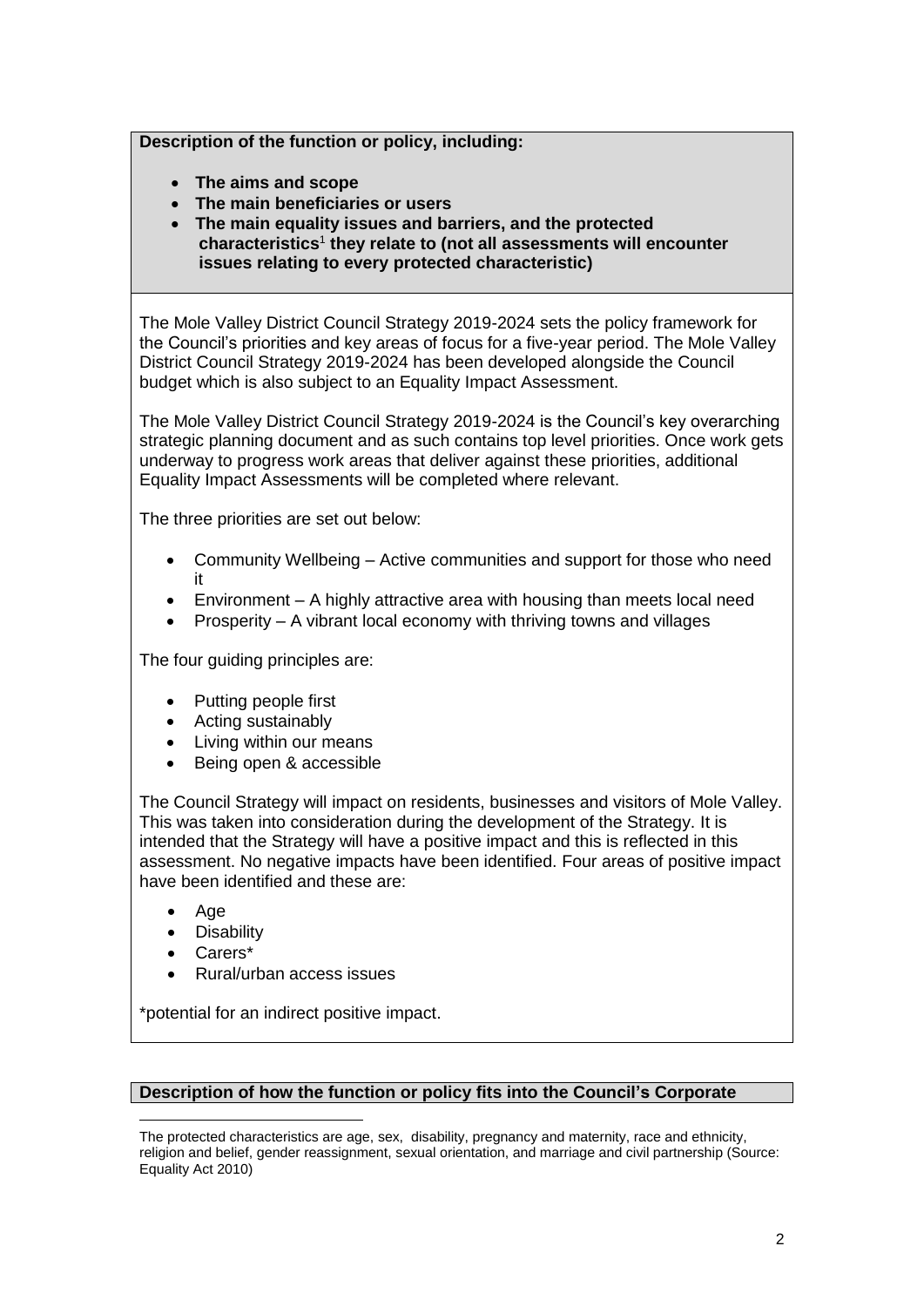# **Priorities or other local, regional or national plans and priorities**

 The Mole Valley District Council Strategy sets out the Council's priorities for the next five years, effective 1 April 2019.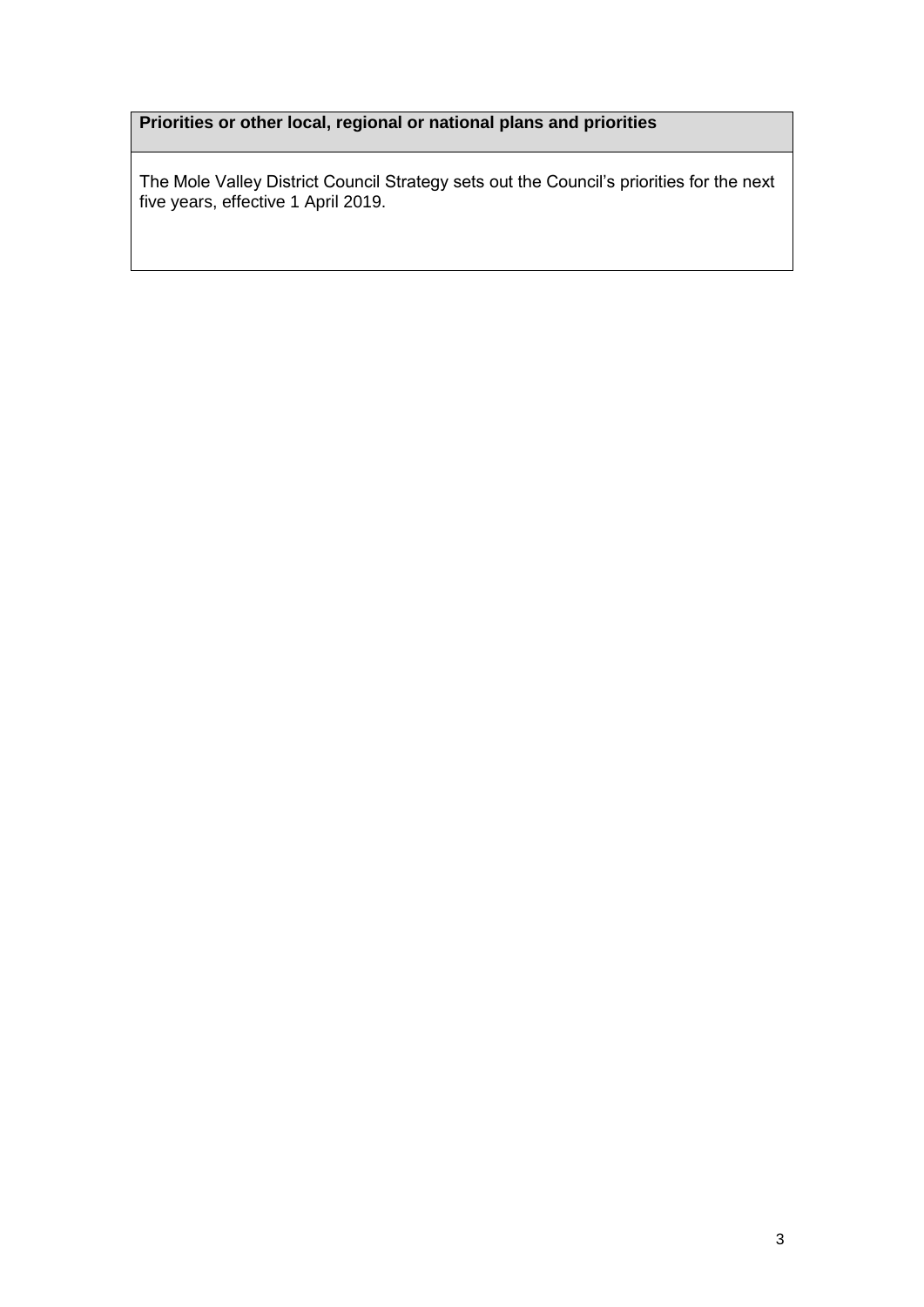# **Section 2: Analysis and assessment**

 **Indicate for each protected characteristic whether there may be a positive**  impact, negative impact, a mixture of both or no impact – using a tick **□** in the **appropriate columns** 

| <b>Protected</b>           | <b>Positive</b> | <b>Negative</b> | <b>No</b> | <b>Reason</b>                                                                                                                                                                                      |
|----------------------------|-----------------|-----------------|-----------|----------------------------------------------------------------------------------------------------------------------------------------------------------------------------------------------------|
| characteristics            |                 |                 | impact    |                                                                                                                                                                                                    |
| Age                        | ✓               |                 |           | <b>Under the Community</b><br>Wellbeing priority there is a<br>commitment to promote<br>opportunities for residents of<br>all ages to live safe, healthy<br>and fulfilling lives.                  |
| <b>Sex</b>                 |                 |                 |           | It is not considered that the<br>Council Strategy will have a<br>significant impact, positive or<br>negative, based on a<br>person's sex.                                                          |
| <b>Disability</b>          | ✓               |                 |           | The guiding principle of<br><b>Openness and Accessibility</b><br>expresses the Council's<br>commitment to help<br>provide support for people<br>who need it.                                       |
| Pregnancy and<br>maternity |                 |                 | ✓         | It is not considered that the<br>Council Strategy will have a<br>significant impact, positive or<br>negative, based on people<br>who are pregnant or on<br>maternity leave.                        |
| Race and ethnicity         |                 |                 | ✓         | It is not considered that the<br>Council Strategy will have a<br>significant impact, positive or<br>negative, based on people's<br>race and ethnicity.                                             |
| Religion and belief        |                 |                 |           | It is not considered that the<br>Council Strategy will have a<br>significant impact, positive or<br>negative, based on people<br>because of their religion or<br>belief (or lack of).              |
| Gender<br>reassignment     |                 |                 |           | It is not considered that the<br>Council Strategy will have a<br>significant impact, positive or<br>negative, based on people<br>who have undergone<br>or are undergoing gender re-<br>assignment. |
| Sexual orientation         |                 |                 | ✓         | It is not considered that the<br>Council Strategy will have a<br>significant impact, positive or<br>negative, based on a                                                                           |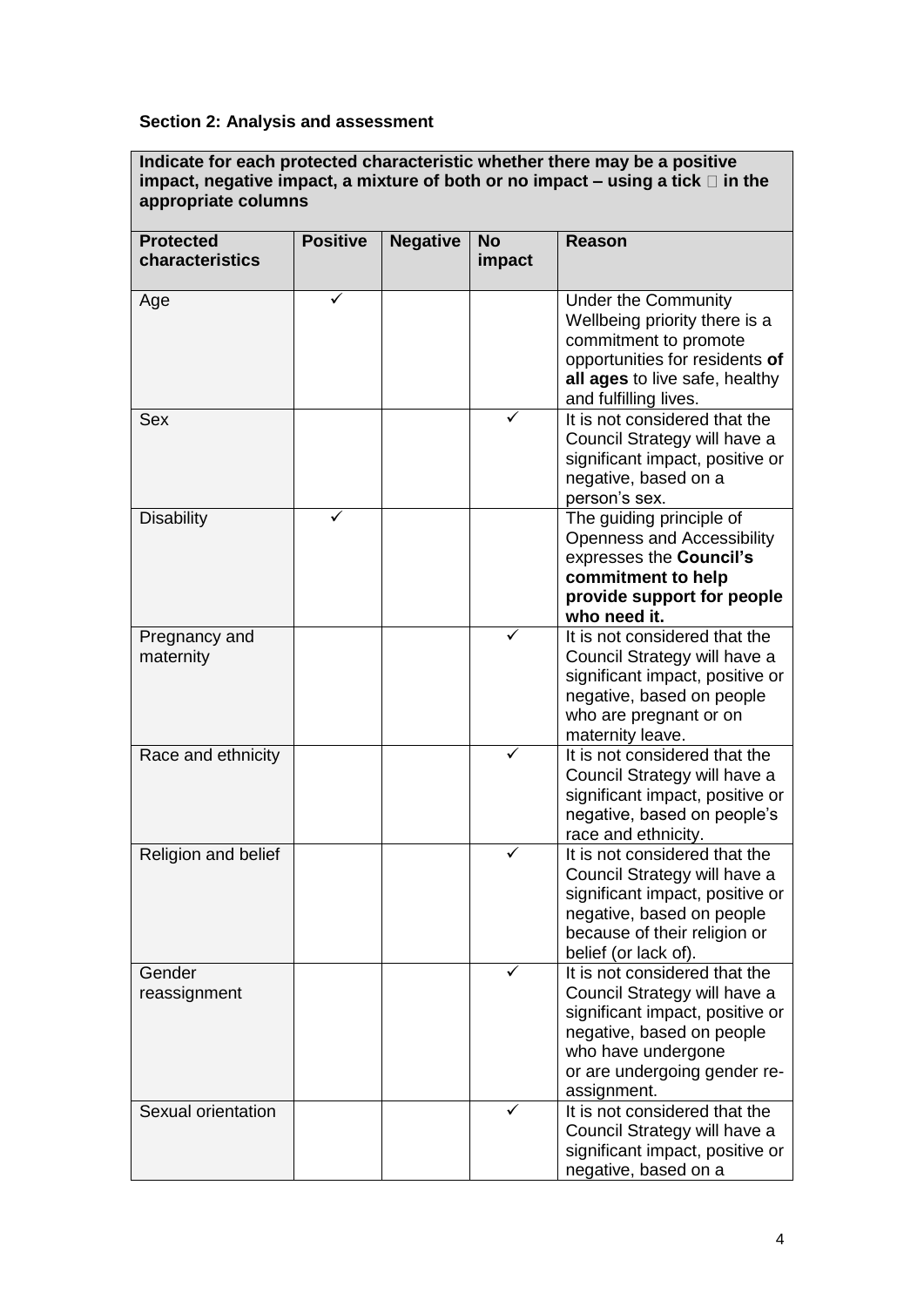|                                   |                 |                 |                     | person's sexual orientation.                                                                                                                                                                                                                                                                                                                                                                                                            |
|-----------------------------------|-----------------|-----------------|---------------------|-----------------------------------------------------------------------------------------------------------------------------------------------------------------------------------------------------------------------------------------------------------------------------------------------------------------------------------------------------------------------------------------------------------------------------------------|
| Marriage and civil<br>partnership |                 |                 |                     | It is not considered that the<br>Council Strategy will have a<br>significant impact, positive or<br>negative, based on people<br>who are married or in a civil<br>partnership.                                                                                                                                                                                                                                                          |
| Other aspects to<br>consider      | <b>Positive</b> | <b>Negative</b> | <b>No</b><br>impact | <b>Reason</b>                                                                                                                                                                                                                                                                                                                                                                                                                           |
| Carers                            | $\checkmark$    |                 |                     | Potential for a positive<br>indirect impact from the<br>following commitments in<br>the Strategy:<br>Foster community spirit,<br>encouraging individuals,<br>families and communities<br>to support each other<br>especially in times of<br>particular need                                                                                                                                                                             |
|                                   |                 |                 |                     | Represent the interests<br>of Mole Valley residents<br>by actively pursuing the<br>effective provision of<br><b>Health and Social Care</b><br>services                                                                                                                                                                                                                                                                                  |
| Rural/urban<br>access issues      | ✓               |                 |                     | There is a commitment<br>under the Prosperity priority<br>to work with rural<br>communities and<br>businesses to build on their<br>strengths and address their<br>challenges, helping them to<br>thrive and become more<br>sustainable.<br>There is also a commitment<br>under Prosperity to make<br>Mole Valley a prime<br>business location with<br>improved infrastructure to<br>attract and retain creative,<br>entrepreneurial and |
| <b>HR</b> issues                  |                 |                 | ✓                   | innovative talent.<br>No immediate implications.                                                                                                                                                                                                                                                                                                                                                                                        |
|                                   |                 |                 |                     | HR issues will be taken into<br>account when Equality<br>Impact Assessments are<br>produced for any new<br>policies/ services that are<br>developed during the life of                                                                                                                                                                                                                                                                  |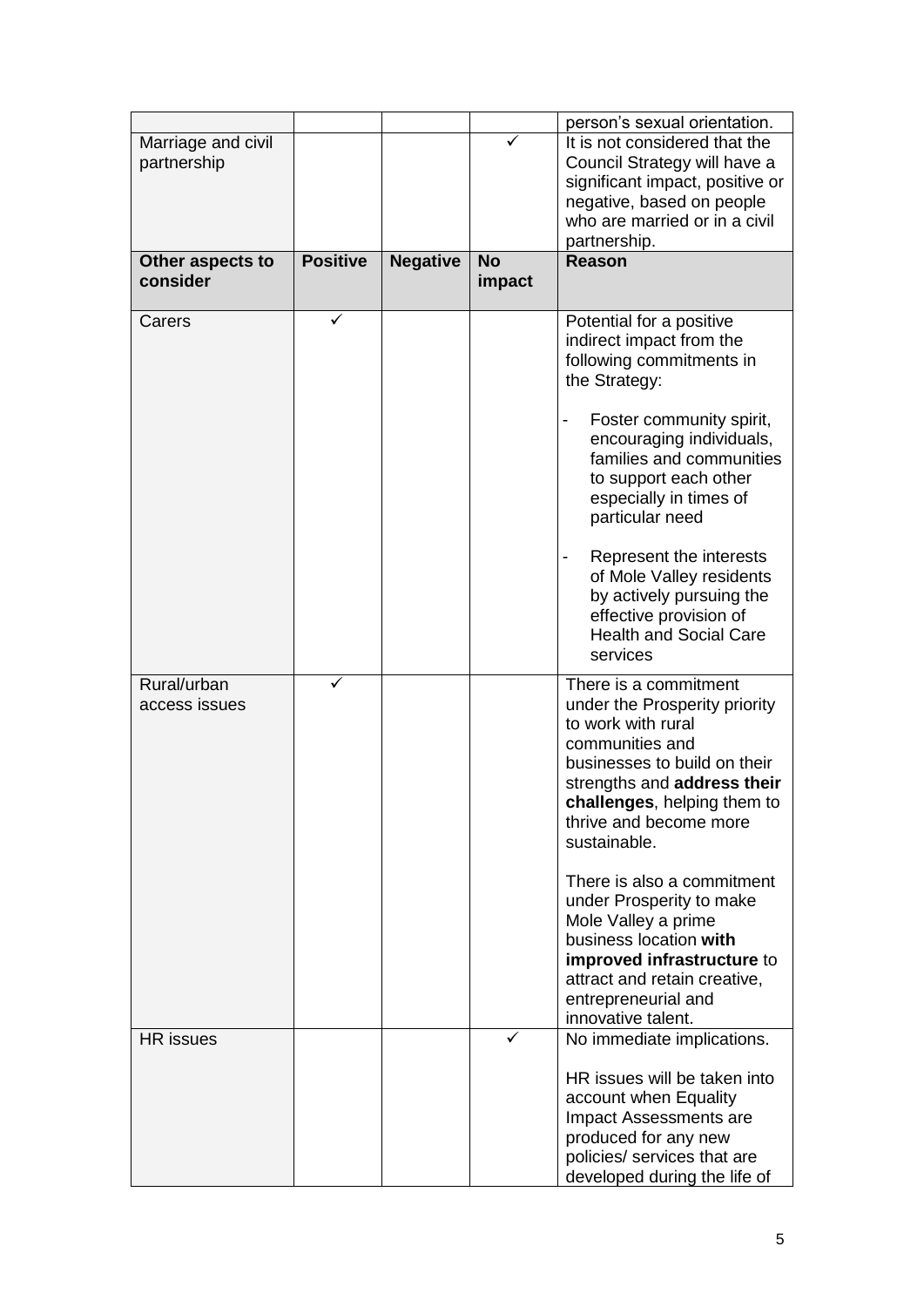| th.<br>}trateαv<br>ויממי יב<br>88 I GH |
|----------------------------------------|
|----------------------------------------|

 **What can be done to reduce the effects of any negative impacts?**  Where negative impact cannot be completely diminished, can this be justified, and is it lawful?

No negative impacts have been identified.

 **Where there are positive impacts, what changes have been or will be made?**  Who are the beneficiaries? How have they benefited?

 The Council Strategy will be delivered via a number of different strategies and initiatives, such as the Rural Community Strategy 2017-2027 and the Wellbeing Strategy.

 With regards to rural/urban access issues, MVDC will be implementing the Rural Community Strategy over the course of the five years of the Council Strategy. The Rural Community Strategy will help rural communities and businesses to enhance their strengths and address their challenges. Examples of these challenges include road safety and social isolation which both relate to access issues.

 MVDC's Wellbeing Strategy works towards improving quality of life for people of all ages, particularly older people and young people. This is delivered through a number of different initiatives, including getting and keeping children, young people and older people more active, reducing social isolation, and tackling mental health. The work being undertaken as part of the Wellbeing Strategy supports a number of commitments in the Council Strategy 2019-2024.

 In relation to disability there is a commitment to provide help for those who need it and developing our communication channels to enable more people to help themselves. Ensuring the needs of people with disabilities are met is integral to the delivery of these commitments.

# **Section 3: Evidence gathering and fact-finding**

# **What evidence is available to support your views above?**

Please include:

- A summary of the available evidence
- Identification of where there are gaps in the evidence (this may identify a need for more evidence in the action plan)
- What information is currently captured with respect to usage and take up of services.
- What the current situation is in relation to equality and diversity monitoring (where relevant)

The development of the strategy involved consideration of what has changed since